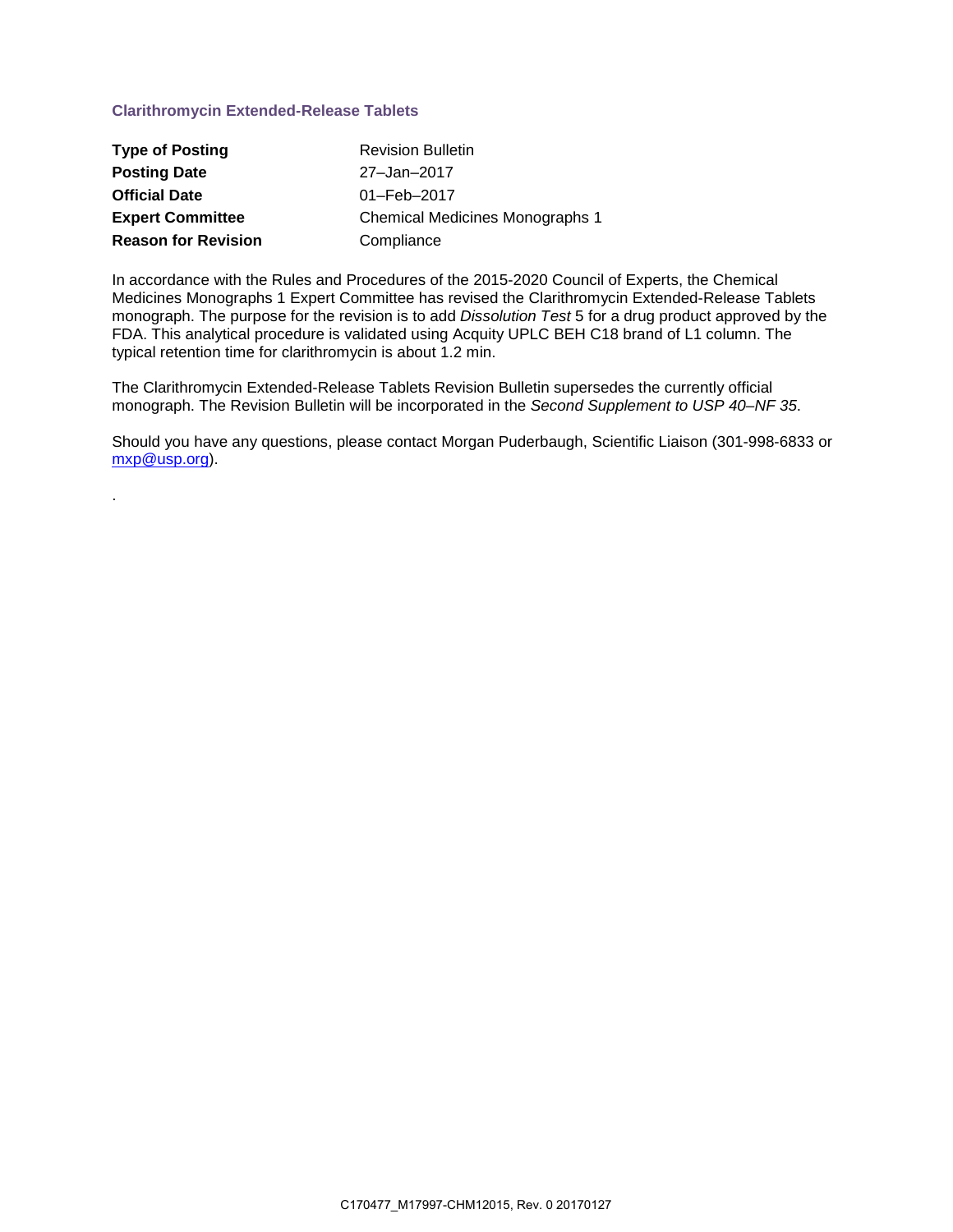## **DEFINITION**

Clarithromycin Extended-Release Tablets contain NLT Result = (*<sup>r</sup>U*/*<sup>r</sup>S*) × (*CS*/*CU*) ×<sup>100</sup> 90.0% and NMT 110.0% of the labeled amount of clarithromycin (C38H69NO13). *<sup>r</sup><sup>U</sup>* = peak response from the *Sample solution*

• A. The retention time of the major peak of the Sample solution corresponds to that of the Standard solution, as  $C_U = \text{nominal concentration of clarity}$  in the obtained in the Assay.

### • PROCEDURE

- **Buffer A:** 0.067 M monobasic potassium phosphate **Mobile phase:** Methanol and *Buffer A* (13:7). Adjust with phosphoric acid to a pH of 4.0. Pass through a **Change to read:** suitable filter.
- **Standard stock solution:** 625 µg/mL of clarithromycin **DISSOLUTION**  $\langle 711 \rangle$  from USP Clarithromycin RS in methanol. Shake and **Firms** from USP Clarithromycin RS in methanol. Shake and **Test 1**
- **Standard solution:**<sup>125</sup> <sup>µ</sup>g/mL of clarithromycin in <sup>p</sup>hosphate and 48 g of sodium hydroxide in about 4 <sup>L</sup> *Mobile phase* from *Standard stock solution*. Pass through of water, mix, and dilute with water to 20 L. Adjust a suitable filter.
- **System suitability stock solution:** 625 µg/mL of USP dium hydroxide to a pH of 6.0 ± 0.05.<br>Clarithromycin Related Compound A RS in methanol **Medium:** *Buffer B*; 900 mL
- Clarithromycin Related Compound A RS in methanol **Medium:** *Buffer B*; 900 mL System suitability solution: 125 µg/mL of USP Clarithromycin Related Compound A RS from *System* **Times:** 30, 45, 60, and 120 min *suitability stock solution* and 125 <sup>µ</sup>g/mL of clarithro- **Standard solutions:** Prepare five solutions of USP
- **Sample stock solution:** Transfer nominally 2000 mg o<sup>f</sup> with *Medium*, with known concentrations over a clarithromycin from finely powdered Tablets to a range of about 60–600  $\mu$ g/mL. 500-mL volumetric flask with the aid of methanol. Add **Sample solution:** Use portions of the solution under about 350 mL of methanol, and shake by mechanical test passe<br>means for 30 min. Dilute with methanol to volume means for 30 min. Dilute with methanol to volume, and sonicate for 30 min. Cool to room temperature. and allow to stand for at least 16 h. Mix, allow any *Assay*, exercise insoluble matter to settle, and use the supernatant. insoluble matter to settle, and use the supernatant. **Analysis**
- **Sample solution:** Transfer 3.0 mL of the *Sample stock* **Samples:** *Standard solutions* and *Sample solution Mobile phase* to volume. Pass through a suitable filter.<br>**Chromatographic system**

(See Chromatography *〈621〉, System Suitability.*)<br>**Mode:** LC

- 
- **Guard (optional):** Packing L1<br>**Analytical:** 4.6-mm × 15-cm; packing L1<br>**Column temperature:** 50°
- 
- **Injection volume:** 20–50 µL
- **System suitability**
- **Samples:** *Standard solution* and *System suitability solution*
- 
- 
- clarithromycin related compound A, System suitability solution
- 
- **Tailing factor:** 0.9–1.5, *Standard solution*<br>**Relative standard deviation:** NMT 2.0%, *Standard solution*

Analysis<br>Samples: Standard solution and Sample solution **Clarithromycin Extended-Release Samples:** *Standard solution* and *Sample solution*<br>
Calculate the servent of Tablets<br>
Samples: *Standard solution* and *Sample* solution of Table clarithromycin (C<sub>38</sub>H<sub>69</sub>NO<sub>13</sub>) in the portion of Tablets taken:

$$
Result = (r_U/r_S) \times (C_S/C_U) \times 100
$$

- 
- $r_s$  = peak response from the *Standard solution*<br> $C_s$  = concentration of clarithromycin in the
- **IDENTIFICATION**<br>• **A**. The retention time of the major peak of the *Sample*  $\vec{C}_s$  = concentration of clarithromycin in the *Standard solution* ( $\mu$ g/mL)
	-
- **Acceptance criteria:** 90.0%–110.0% **ASSAY**

# **PERFORMANCE TESTS**

- 
- sonicate, if necessary, to facilitate dissolution. **Buffer B:** Dissolve 816.5 g of monobasic potassium with either concentrated phosphoric acid or 1 N so-<br>dium hydroxide to a pH of  $6.0 \pm 0.05$ .
	-
	-
	-
- mycin from *Standard stock solution* in *Mobile phase* Clarithromycin RS dissolved in acetonitrile and diluted
	-
	- Chromatographic system: Proceed as directed in the *Assay*, except the *Injection volume* is 50 µL.
- *solution* to a 100-mL volumetric flask, and dilute with **Perform a linear regression analysis to generate a**<br>Mobile phase to volume. Pass through a suitable filter. This standard curve using the peak area of each Standard solution versus its concentration. Determine the per-<br>centage of the labeled amount of clarithromycin (C<sub>38</sub>H<sub>69</sub>NO<sub>13</sub>) dissolved at each specified time inter-**Detector:** UV 210 nm val, using the peak area of each *Sample solution* and **Columns**<br> **Cuard (optional):** Packing L1 external proportional columns solutions.<br>
Solutions.
- Tolerances: The percentages of the labeled amounts **Column temperature:**  $50^{\circ}$   $\overline{50^{\circ}}$  of clarithromycin  $(C_{38}H_{69}NO_{13})$  dissolved at the times<br>**Flow rate:** 1 mL/min **Flow rate:** 1 mL/min specified conform to *Table 1*.

| ۰.<br>٠<br>M. |
|---------------|
|---------------|

| <b>Samples:</b> Standard solution and System suitability<br>solution<br>[NOTE—The relative retention times for clarithromycin<br>and clarithromycin related compound A are about<br>0.75 and 1.0, respectively.]<br>Suitability requirements | Level | Time<br>(min) | Amount<br>Dissolved.<br><b>Individual Limits</b><br>(%) | <b>Amount</b><br>Dissolved.<br>Average<br>Limits<br>(%) |
|----------------------------------------------------------------------------------------------------------------------------------------------------------------------------------------------------------------------------------------------|-------|---------------|---------------------------------------------------------|---------------------------------------------------------|
| <b>Resolution:</b> NLT 2.0 between clarithromycin and                                                                                                                                                                                        |       | 30            | <b>NMT 65</b>                                           |                                                         |
| clarithromycin related compound A, System suitability                                                                                                                                                                                        |       | 45            | $55 - 85$                                               |                                                         |
| solution                                                                                                                                                                                                                                     |       | 60            | <b>NLT 75</b>                                           |                                                         |
| <b>Tailing factor:</b> 0.9–1.5, Standard solution<br>Relative standard deviation: NMT 2.0%, Standard<br>solution                                                                                                                             | l 1   | 120           | <b>NLT 85</b>                                           |                                                         |
|                                                                                                                                                                                                                                              |       | 30            | <b>NMT 75</b>                                           | <b>NMT 65</b>                                           |
|                                                                                                                                                                                                                                              |       | 45            | $45 - 95$                                               | $55 - 85$                                               |
|                                                                                                                                                                                                                                              |       | 60            | <b>NLT 65</b>                                           | <b>NLT 75</b>                                           |
|                                                                                                                                                                                                                                              | 12    | 120           | <b>NLT 75</b>                                           | <b>NLT 85</b>                                           |

C170477\_M17997-CHM12015, Rev. 0 20170127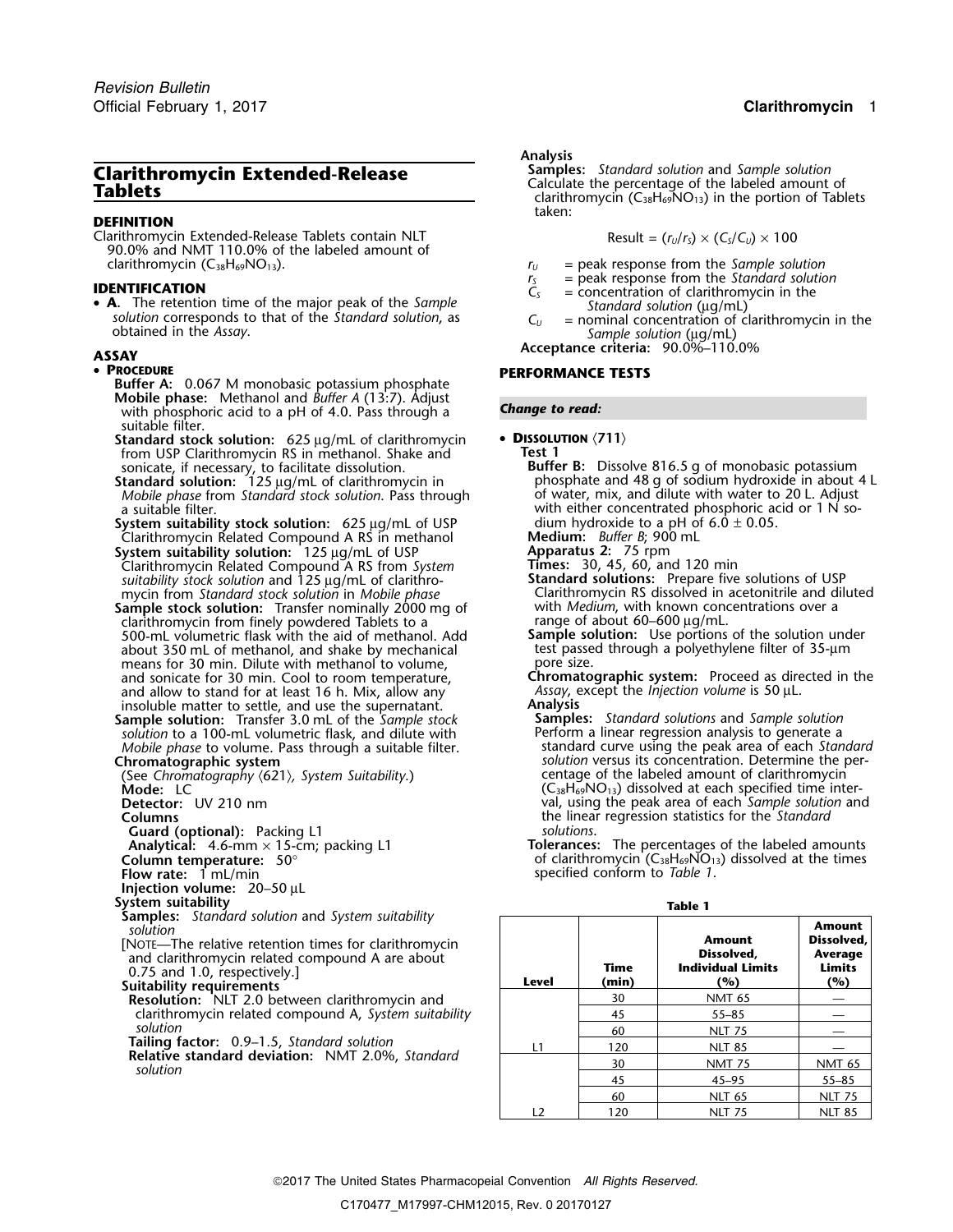|                |               | Table 1 (Continued)                                                                                                      |                                                                | Mode: LC                                                                                                                                                                                                                                                                                                                     |
|----------------|---------------|--------------------------------------------------------------------------------------------------------------------------|----------------------------------------------------------------|------------------------------------------------------------------------------------------------------------------------------------------------------------------------------------------------------------------------------------------------------------------------------------------------------------------------------|
| Level          | Time<br>(min) | Amount<br>Dissolved.<br><b>Individual Limits</b><br>(%)                                                                  | <b>Amount</b><br>Dissolved.<br>Average<br><b>Limits</b><br>(%) | Detector: UV 210 nm<br><b>Column:</b> 4.6-mm $\times$ 15-cm; 5-µm packing L1<br>Column temperature: $50^\circ$<br>Flow rate: $1 mL/min$<br>Injection volume: 5 µL                                                                                                                                                            |
|                | 30            | NMT 2 Tablets release<br>more than 75%, and<br>no individual Tablet<br>releases more than<br>85%                         | <b>NMT 65</b>                                                  | System suitability<br><b>Sample:</b> Standard solution<br>Suitability requirements<br>Tailing factor: NMT 2.0<br><b>Relative standard deviation: NMT 2.0%</b><br><b>Analysis</b>                                                                                                                                             |
|                | 45            | NMT 2 Tablets are<br>outside the range of<br>45%-95%, and no<br>individual Tablet is<br>outside the range of<br>35%-105% | $55 - 85$                                                      | <b>Samples:</b> Standard solution and Sample solution<br>Calculate the percentage of the labeled amount of<br>clarithromycin ( $C_{38}H_{69}NO_{13}$ ) dissolved at each time<br>point $(Q_T)$ :<br>$Q_2 = (r_U/r_S) \times (C_S/L) \times V \times 100$                                                                     |
|                | 60            | NMT 2 Tablets release<br>less than 65%, and<br>no individual Tablet<br>releases less than<br>55%                         | <b>NLT 75</b>                                                  | $Q_{12} = [Q_2 \times (V_S/V)] + [(r_U/r_S) \times (C_S/L) \times (V - V_S) \times 10]$                                                                                                                                                                                                                                      |
| L <sub>3</sub> | 120           | NMT 2 Tablets release<br>less than 75%, and<br>no individual Tablet<br>releases less than<br>65%                         | <b>NLT 85</b>                                                  | $Q_{24} = [Q_2 \times (V_s/V)] + [Q_{12} \times V_s/(V - 2V_s)] + [(r_u/r_s)]$<br>$(C_s/L) \times (V - 2V_s) \times 100$<br>$=$ peak response from the Sample solution<br>$r_{U}$<br>= peak response from the Standard solution<br>r <sub>S</sub><br>$=$ concentration of clarithromycin in the<br>$\mathsf{C}_{\mathsf{C}}$ |

**Apparatus 1:** 100 rpm<br>**Times:** 2, 12, and 24 h<br>**Buffer D:** 9.2 g/L of monobasic sodium phosphate monohydrate in water, adjusted with phosphoric acid **Table 2** to a pH of 2.5 prior to final dilution **Amount**

**Mobile phase:** Methanol and *Buffer D* (65:35) **Time Dissolved**

**Standard solution:** 0.56 mg/mL of USP Clarithro-<br>mycin RS in a solution of methanol and *Medium* (1 in 10). Dissolve first in methanol using 10% of the final volume, and dilute with *Medium* to volume.

**Sample solution:** Centrifuge the solution under test at 2500 rpm for 10 min.

*Revision Bulletin* 2 **Clarithromycin Contract Contract Contract Contract Contract Contract Contract Contract Contract Contract Contract Contract Contract Contract Contract Contract Contract Contract Contract Contract Contract Contract Cont** 

$$
Q_2 = (r_U/r_S) \times (C_S/L) \times V \times 100
$$

less than 65%, and  
no individual Tablet 
$$
Q_{12} = [Q_2 \times (V_5/V)] + [(r_0/r_5) \times (C_5/L) \times (V - V_5) \times 100]
$$

$$
Q_{24} = [Q_2 \times (V_s/V)] + [Q_{12} \times V_s/(V - 2V_s)] + [(r_u/r_s) \times (C_s/L) \times (V - 2V_s)] + [(r_u/r_s) \times (C_s/L) \times (V - 2V_s)] + [(r_u/r_s) \times (C_s/L) \times (V - 2V_s)]
$$

- $r_U$  = peak response from the *Sample solution*<br> $r_S$  = peak response from the *Standard solution*<br> $C_S$  = concentration of clarithromycin in the
	- = concentration of clarithromycin in the *Standard solution* (mg/mL)
- 
- -

Test 2<br>
If the product complies with this test, the labeling indi-<br>
cates that it meets USP Dissolution Test 2.<br>
Buffer C: 0.05 M phosphate buffer and vacuum lauryl sulfate<br>
containing 0.5% of sodium lauryl sulfate<br>
conta

| × | ٠<br>M.<br>٠ |  |
|---|--------------|--|

| <b>Time</b><br>(h) | <b>Amount</b><br><b>Dissolved</b><br>(%) |
|--------------------|------------------------------------------|
|                    | <b>NMT 20</b>                            |
|                    | $45 - 70$                                |
| 74                 | <b>NLT 80</b>                            |

Test 3<br>
Chromatographic system<br>
(See Chromatography (621), System Suitability.)<br>
(See Chromatography (621), System Suitability.)<br>
(See Chromatography (621), System Suitability.)<br>
Cates that it meets USP Dissolution Test 3.

**Buffer E:** Dissolve 3.59 g of sodium acetate trihydrate and 11.0 mL of 2 N acetic acid in 1000 mL of water. Adjust with 2 N acetic acid to a pH of 4.75.

**Medium:** *Buffer E*; 1000 mL

**Apparatus 1:** 10 mesh; 50 rpm

**Times:** 1, 2, 4, 8, and 12 h

- **Buffer F:** 9.12 g/L of monobasic potassium phosphate in water
- **Mobile phase:** Methanol and *Buffer F* (65:35). Adjust with phosphoric acid to a pH of 4.0.
- **Standard stock solution:** 625 µg/mL of clarithromycin from USP Clarithromycin RS in methanol. Shake and sonicate, if necessary, to dissolve.
- **Standard solution:** 125 µg/mL of clarithromycin from *Standard stock solution* in *Mobile phase*
- **System suitability stock solution:** 625 µg/mL of USP Clarithromycin Related Compound A RS in methanol
- **System suitability solution:** 125 µg/mL of clarithromycin related compound A from *System suitability stock solution* and 125 µg/mL of clarithromycin from

*Standard stock solution* in *Mobile phase*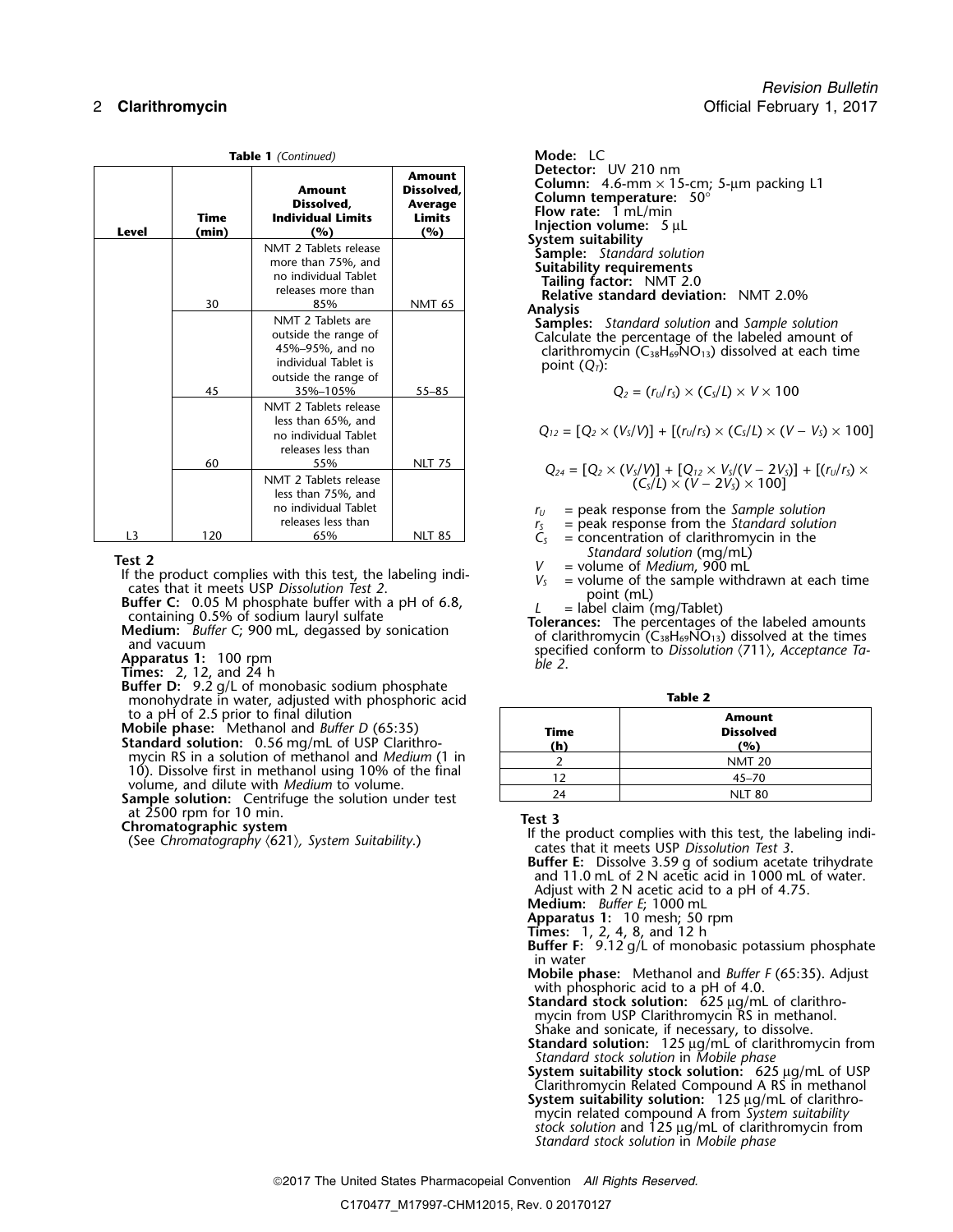**Sample solution:** Withdraw 10 mL of the solution<br>under test from each vessel and replace with 10 mL of Medium. Transfer 3 mL of the withdrawn solution to a<br>25-mL volumetric flask, and dilute with Mobile phase<br>to volume. Pass through a filter of 0.45-µm pore size.<br>**Chromatographic system** 

(See Chromatography  $\langle 621 \rangle$ , System Suitability.)<br>Mode: LC

[NOTE—The relative retention times for clarithromycin and clarithromycin related compound A are about

$$
Q_1 = (r_U/r_S) \times (C_S/L) \times V \times 100
$$

$$
Q_2=[Q_1\times (V_s/V)]+[(r_u/r_s)\times (C_s/L)\times (V-V_s)\times 100]
$$

$$
Q_4=[Q_1\times (V_5/V)]+[Q_2\times V_5/(V-2V_5)]+[(r_U/r_S)\times\\(C_5/L)\times (V-2V_5)\times 100]
$$

$$
Q_8 = [Q_1 \times (V_5/V)] + [Q_2 \times V_5/(V - 2V_5)] + [Q_4 \times V_5/(V - 3V_5)] + [(r_0/r_5) \times (C_5/L) \times (V - 3V_5) \times 100]
$$

$$
Q_{12} = [Q_1 \times (V_5/V)] + [Q_2 \times V_5/(V - 2V_5)] + [Q_4 \times V_5/(V - 3V_5)] + [Q_8 \times V_5/(V - 4V_5)] + [(r_0/r_5) \times (C_5/L) \times (V - 4V_5) \times 100]
$$

- 
- 
- 
- 
- 
- 

*C*<sub>38</sub>H<sub>69</sub>NO<sub>13</sub>) dissolved at the times specified conform to *Dissolution*  $\langle 711 \rangle$ , *Acceptance Table 2*.

|             | Table 3                           |                                                                                                                                                       |
|-------------|-----------------------------------|-------------------------------------------------------------------------------------------------------------------------------------------------------|
| Time<br>(h) | Amount<br><b>Dissolved</b><br>(%) | $Q_8 = [Q_2 \times (V_5/V)] + [Q_4 \times V_5/(V - 2V_5)] + [(r_0/r_5) \times (C_5/L) \times (V - 2V_5) \times 100]$                                  |
|             | <b>NMT 15</b>                     |                                                                                                                                                       |
|             | $10 - 30$                         | $Q_{12} = [Q_2 \times (V_s/V)] + [Q_4 \times V_s/(V - 2V_s)] + [Q_s \times V_s/(V - 3V_s)] + [(r_u/r_s) \times (C_s/L) \times (V - 3V_s) \times 100]$ |
|             | $35 - 55$                         |                                                                                                                                                       |
|             |                                   |                                                                                                                                                       |

| $\frac{1}{2}$ = $\frac{1}{2}$ = $\frac{1}{2}$ = $\frac{1}{2}$ = $\frac{1}{2}$ = $\frac{1}{2}$ = $\frac{1}{2}$ = $\frac{1}{2}$ = $\frac{1}{2}$ = $\frac{1}{2}$ = $\frac{1}{2}$ = $\frac{1}{2}$ = $\frac{1}{2}$ = $\frac{1}{2}$ = $\frac{1}{2}$ = $\frac{1}{2}$ = $\frac{1}{2}$ = $\frac{1}{2}$ = $\frac{1$ |                                   |  |
|-----------------------------------------------------------------------------------------------------------------------------------------------------------------------------------------------------------------------------------------------------------------------------------------------------------|-----------------------------------|--|
| <b>Time</b>                                                                                                                                                                                                                                                                                               | <b>Amount</b><br><b>Dissolved</b> |  |
| (h)                                                                                                                                                                                                                                                                                                       | (%)                               |  |
|                                                                                                                                                                                                                                                                                                           | <b>NLT 80</b>                     |  |
|                                                                                                                                                                                                                                                                                                           | <b>NLT 90</b>                     |  |

- Netector: UV 210 nm<br>
Column: 4.6-mm × 15-cm; 5-μm packing L1<br>
Column temperature: 50°<br>
Flow rate: 1 mL/min<br>
Injection volume: 50 μL<br>
System suitability<br>
System suitability<br>
Surfer G: 6.8 g/L of potassium dihydrogen phos From tellinon time states and alternative relation times in the state of the labeled and data about<br>
and clarithromycin related compound A are about<br>
and 1.0, respectively.]<br>
Suitablity requirements<br>
Resolution: NLT 2.0 b point (*<sup>Q</sup>* **Chromatographic system** *<sup>T</sup>*): (See *Chromatography* 〈621〉*, System Suitability*.) *Mode:* LC **Detector:** UV 203 nm **Column:** 4.0-mm  $\times$  12.5-cm; 5-µm packing L7 *Q<sup>2</sup>* = [*Q<sup>1</sup>* <sup>×</sup> (*VS*/*V*)] + [(*<sup>r</sup>U*/*<sup>r</sup>S*) × (*CS*/*L*) × (*V* <sup>−</sup> *VS*) × 100] **Column temperature:** 30° **Flow rate:** 1 mL/min **Injection volume:** 20 µL System suitability<br>Sample: Standard solution **Suitability requirements** Relative standard deviation: NMT 2.0%<br>Analysis **Samples:** *Standard solution* and *Sample solution* mycin ( $C_{38}H_{69}NO_{13}$ ) in the Sample solution at each time point:  $r_U$  = peak response from the *Sample solution*<br>  $r_S$  = peak response from the *Standard solution*<br>  $r_S$  = peak response from the *Sample* 
	-
	-
	-

 $V_s$  = peak response from the *Standard solution*<br>  $V_s$  = concentration of clarithromycin in the<br> *Standard solution* (mg/mL)<br>  $V_s$  = volume of *Medium*, 1000 mL<br>  $V_s$  = volume of the sample withdrawn at each time<br>
point

$$
Q_2 = (r_U/r_S) \times (C_S/L) \times V \times 100
$$

$$
Q_4 = [Q_2 \times (V_s/V)] + [(r_u/r_s) \times (C_s/L) \times (V - V_s) \times 100]
$$

| Amount     | $Q_8 = [Q_2 \times (V_5/V)] + [Q_4 \times V_5/(V - 2V_5)] + [(r_U/r_S) \times (V - 2V_5)]$ |
|------------|--------------------------------------------------------------------------------------------|
| Dis solved | $(C_5/L) \times (V - 2V_5) \times 100]$                                                    |

$$
Q_{12} = [Q_2 \times (V_5/V)] + [Q_4 \times V_5/(V - 2V_5)] + [Q_8 \times V_5/(V - 3V_5)] + [(r_U/r_5) \times (C_5/L) \times (V - 3V_5) \times 100]
$$

*<sup>r</sup><sup>U</sup>* = peak response from the *Sample solution*

2017 The United States Pharmacopeial Convention *All Rights Reserved.*